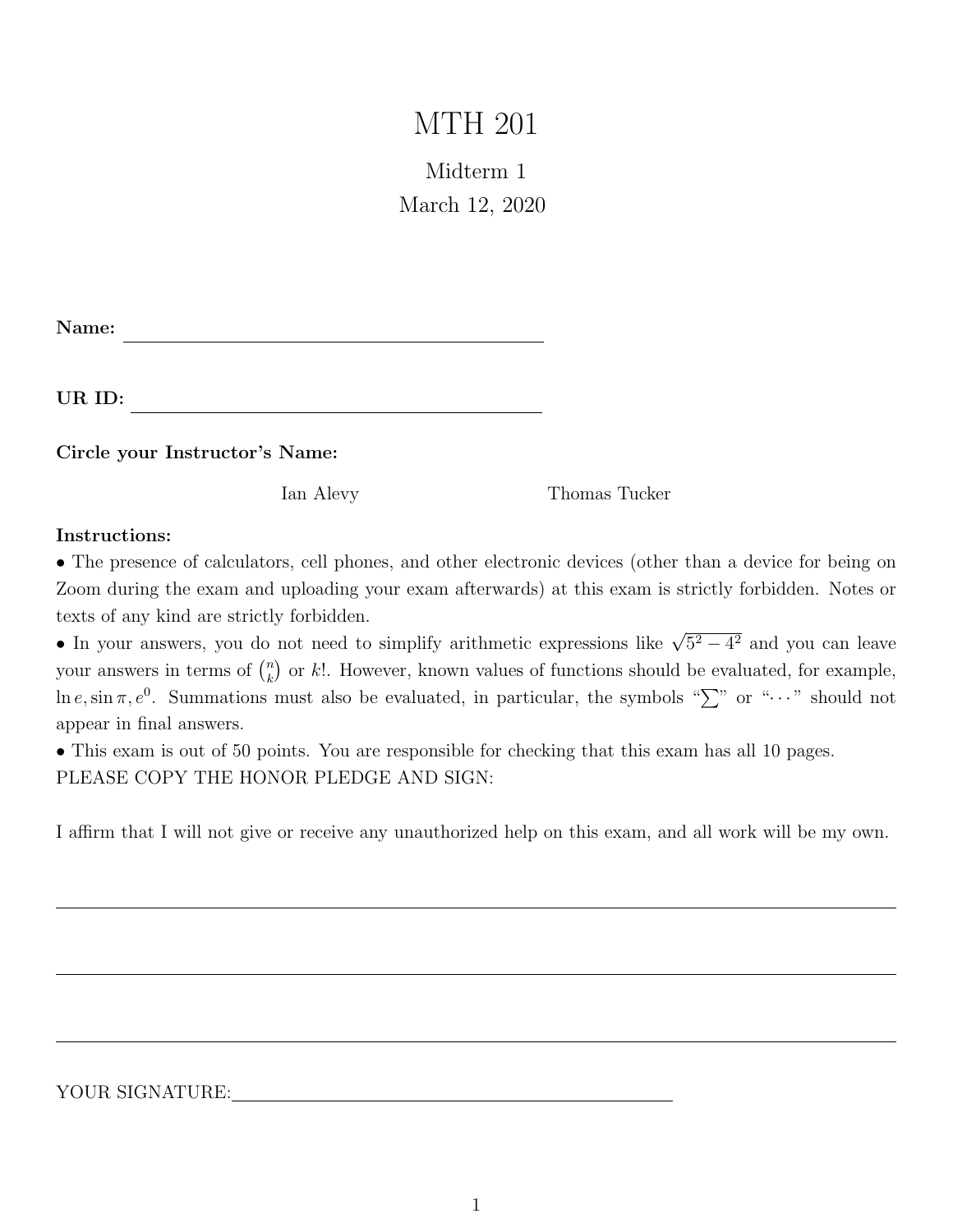1. (5 points) For this problem, justification is not required and partial credit will not be awarded.

Suppose an urn contains 5 red balls, 7 green balls and 9 orange balls. Five balls are drawn randomly one at a time without replacement from the urn.

(a) 2 pt: What is the probability that the sample contains exactly 3 red balls?

(b) 3 pts: What is the probability that the sample contains at least one red ball and one green ball?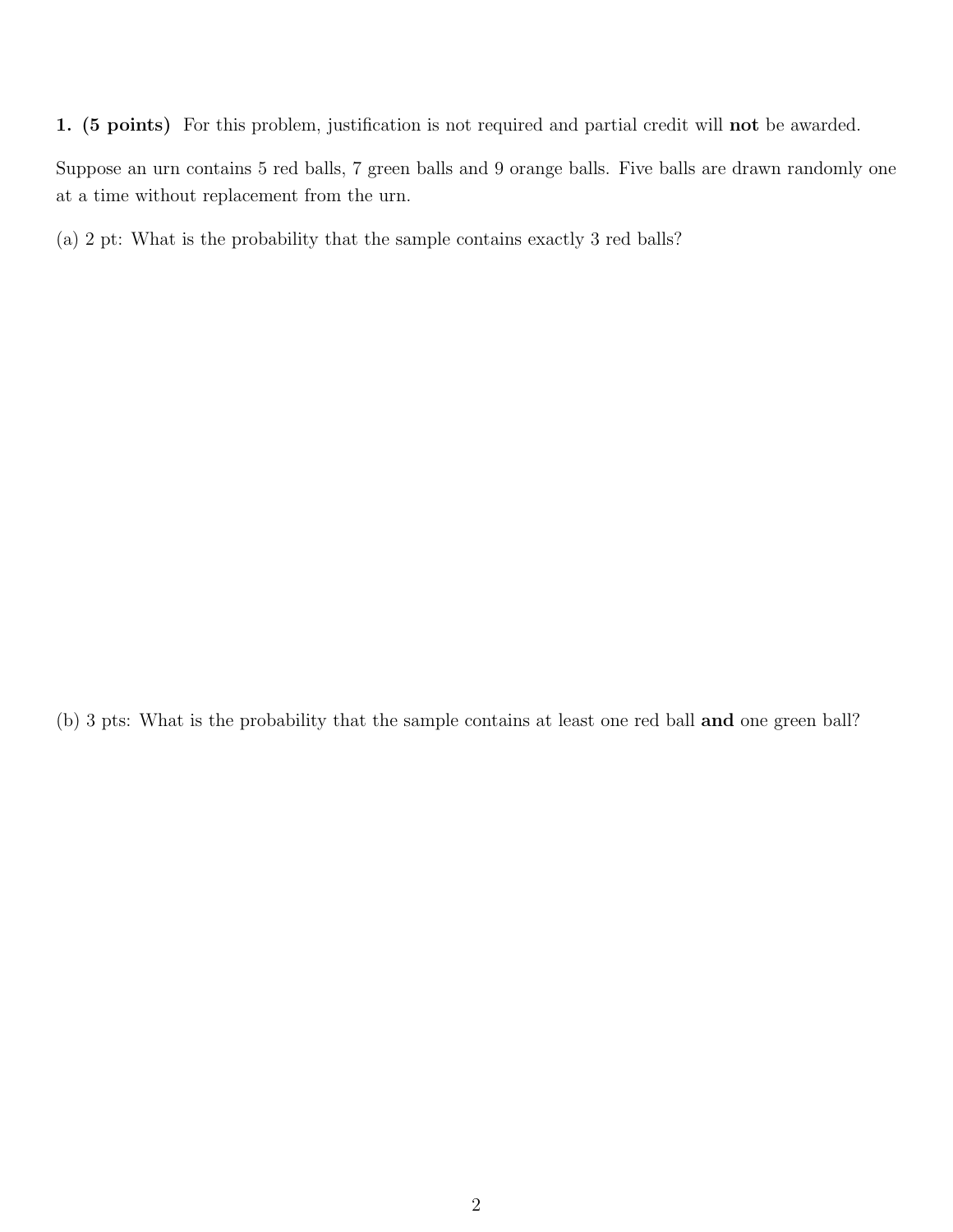2. (8 points) Peter and Mary take turns rolling a fair die. If Peter rolls 1 he wins and the game stops. If Mary rolls 3 or 6, she wins and the game stops. They keep rolling in turn until one of them wins. Suppose Peter rolls first.

(a) 2 pts: What is the probability that Mary wins on her fifth roll?

(b) 6 pts: What is the probability that Mary wins? (To receive full credit, you must evaluate any infinite series in your answer.)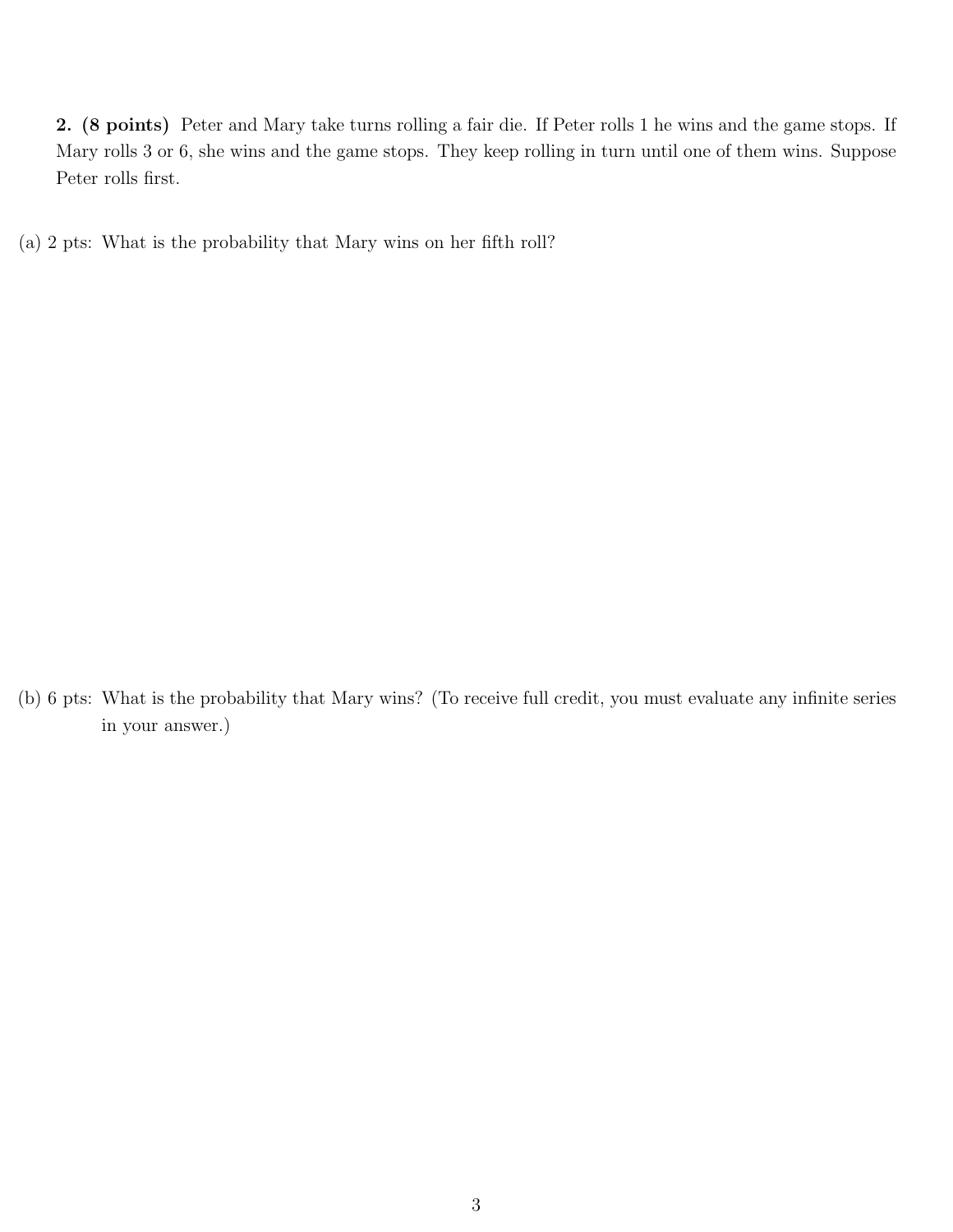3. (8 points) Consider events A, B, and C which are mutually independent (recall that this means that A and B are independent, A and C are independent, B and C are independent, and that  $P(A \cap B \cap C)$  =  $P(A)P(B)P(C)$  with  $P(A) = 1/2$ ,  $P(B) = 1/4$  and  $P(C) = 1/2$ .

(a) 3 pts: Compute  $P(A \cup B)$ .

(b) 5 pts: Are the events  $A \cup B$  and C independent? Explain your answer carefully or no credit will be given.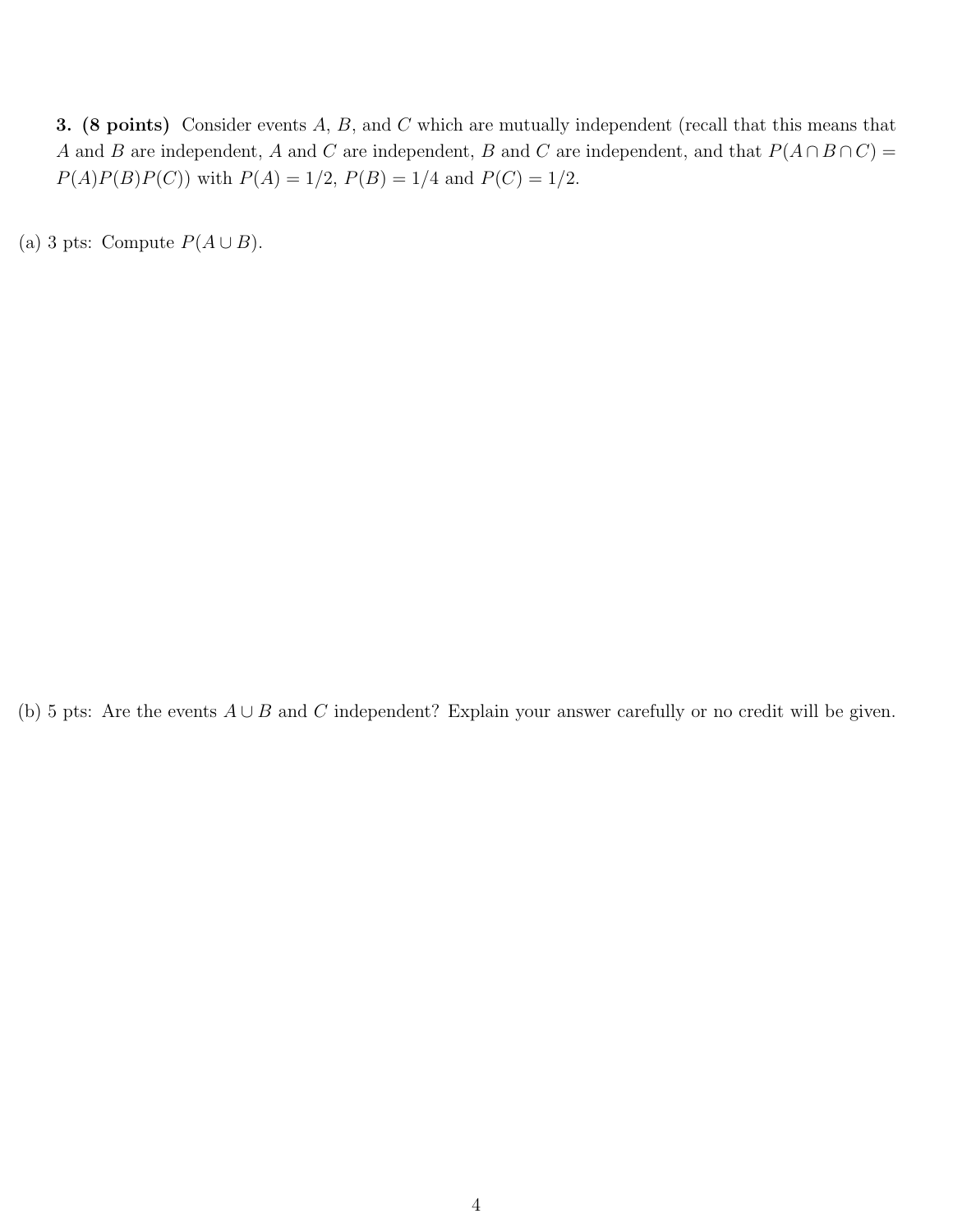4. (8 points) A fair coin is flipped four times. Let A be the event that tails comes up at least three times. Let  $\cal B$  be the event that the first three flips are tails.

(a) 3 pts: Find  $P(A)$ .

(b) 5 pts: Find the conditional probability  $P(B \mid A)$ .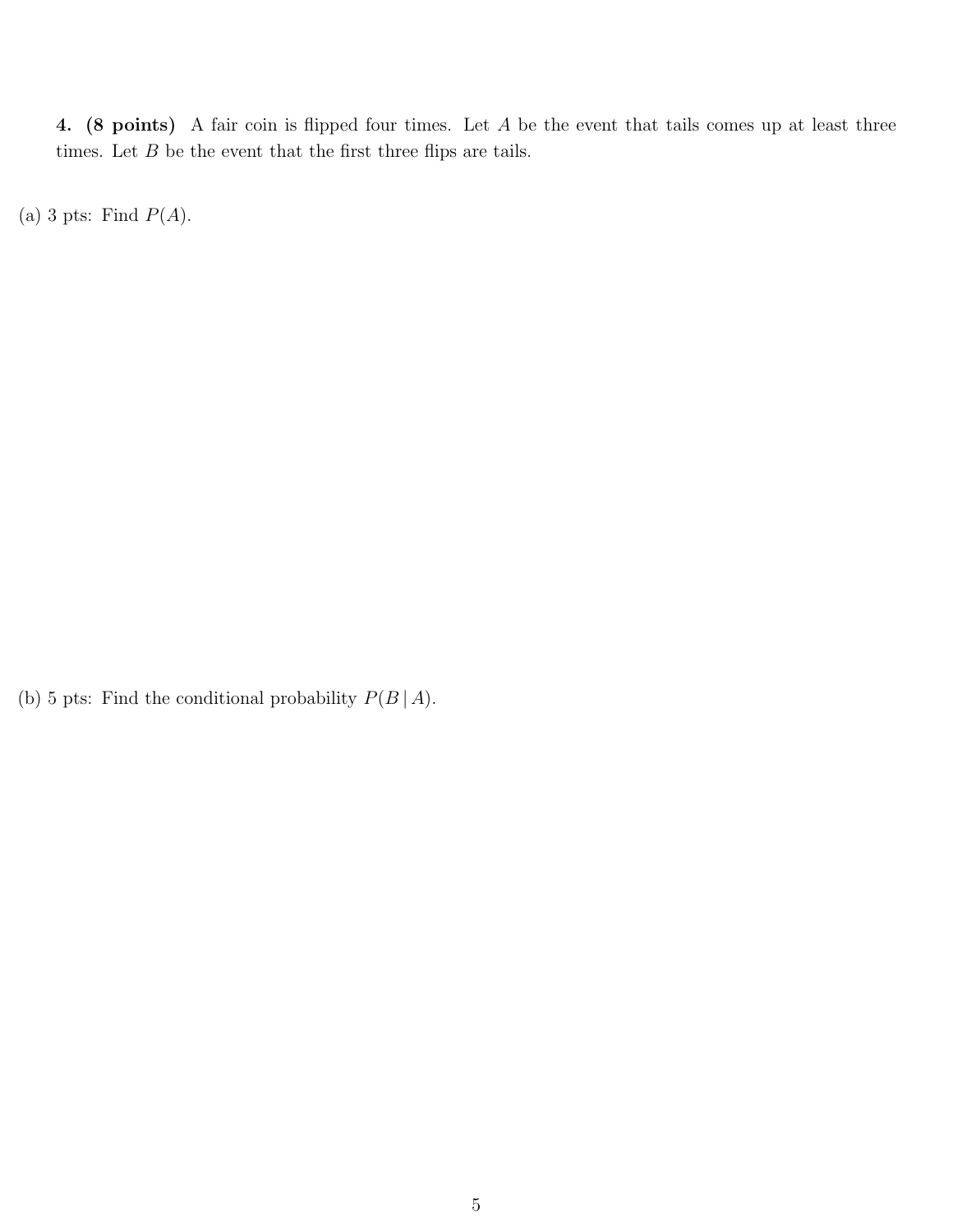## 5. (8 points)

The continuous random variable X is uniformly distributed on the interval  $[-2, 5]$ .

(a) 4 pts: Find  $P(X < 0)$ .

(b) 4 pts: Find  $P(X^2 > 1)$ .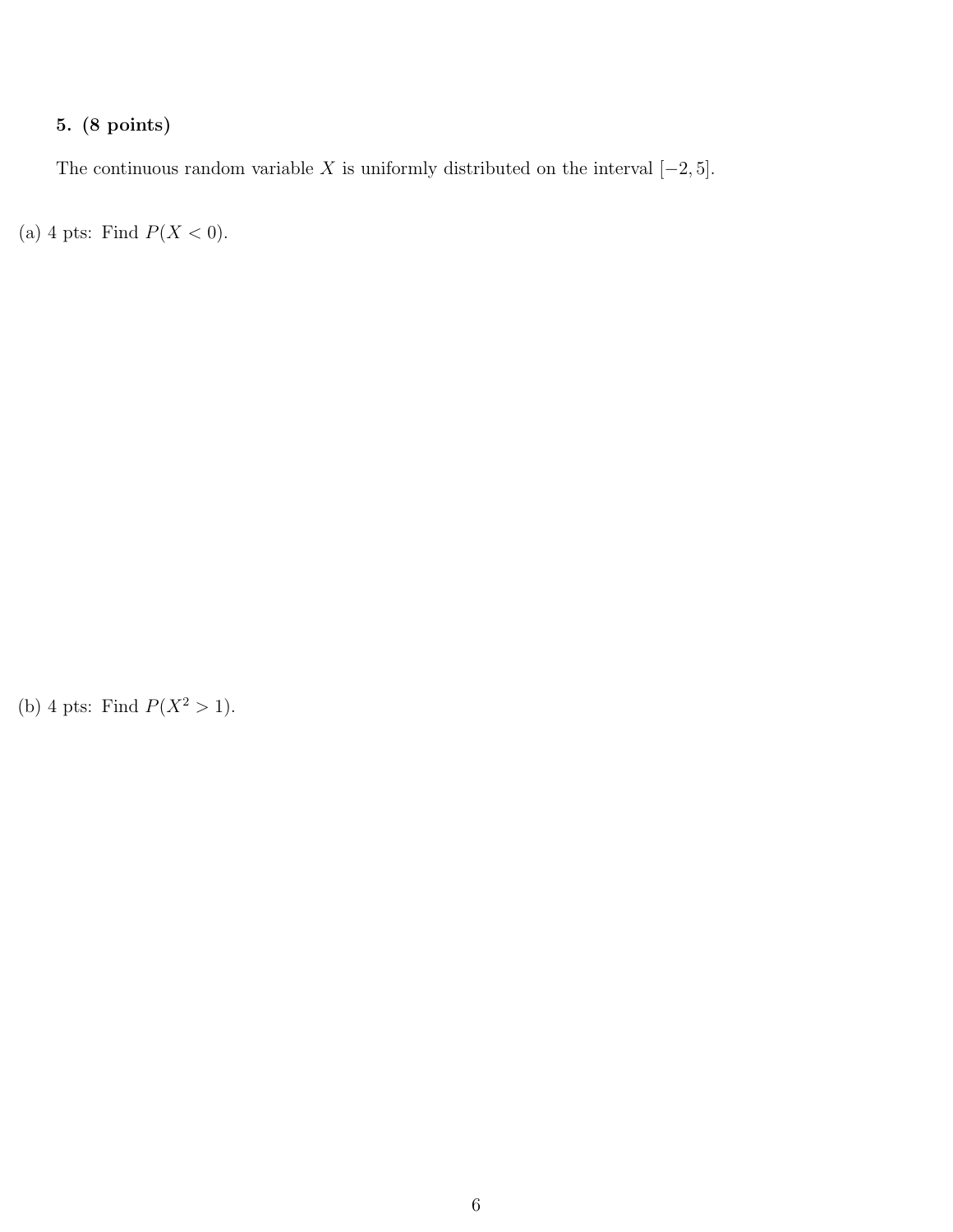## 6. (6 points)

Three numbers are chosen with replacement from the set  $\{1, 2, 3\}$ .

(a) 2 pts: Find the chance that no number is chosen twice.

(b) 4 pts: Find the chance that at least two different numbers are chosen.